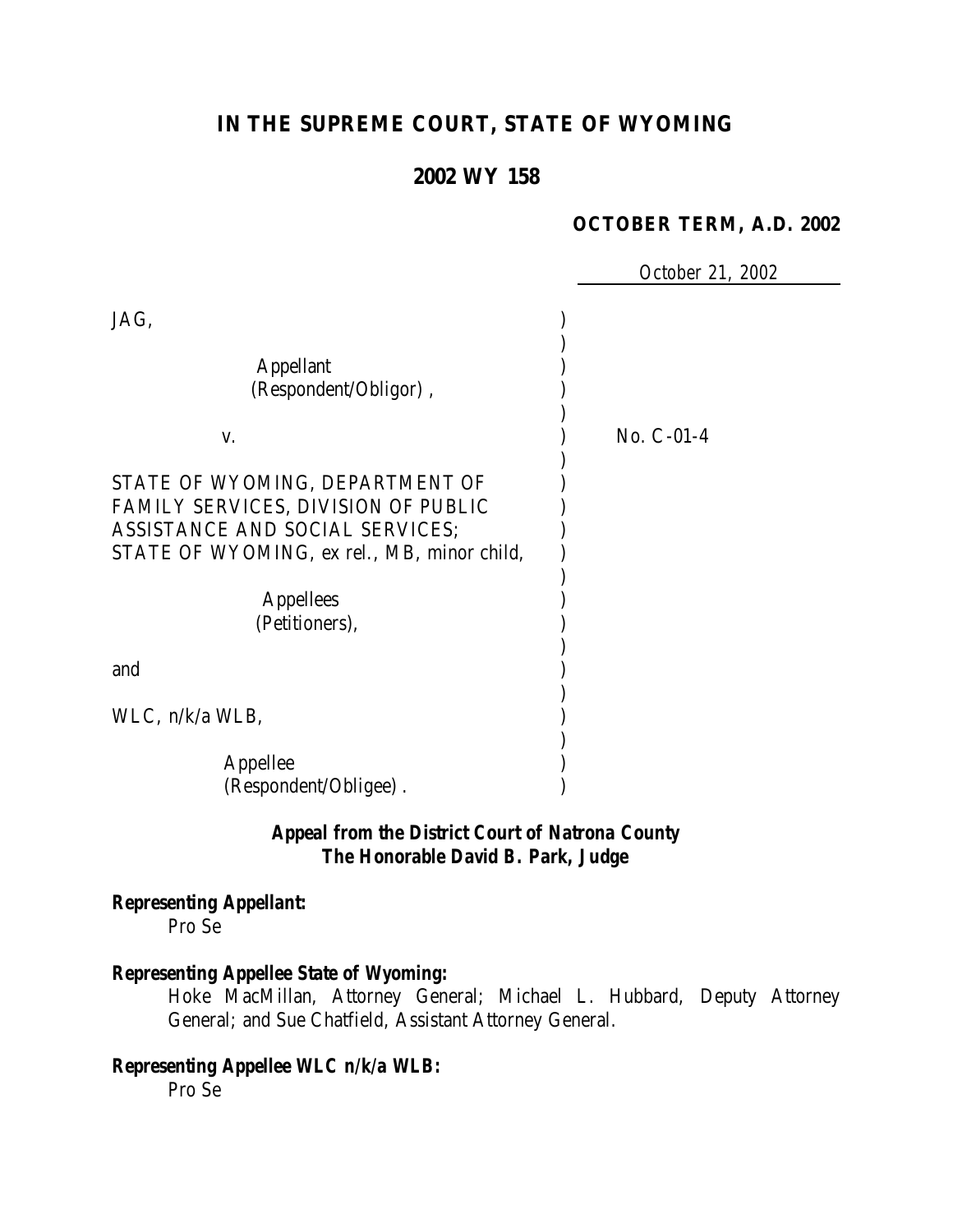## **Before HILL, C.J., and GOLDEN, LEHMAN\*, KITE, and VOIGT, JJ.**

\*Chief Justice at time of expedited conference.

*NOTICE: This opinion is subject to formal revision before publication in Pacific Reporter Third. Readers are requested to notify the Clerk of the Supreme Court, Supreme Court Building, Cheyenne, Wyoming 82002, of any typographical or other formal errors so that correction may be made before final publication in the permanent volume.*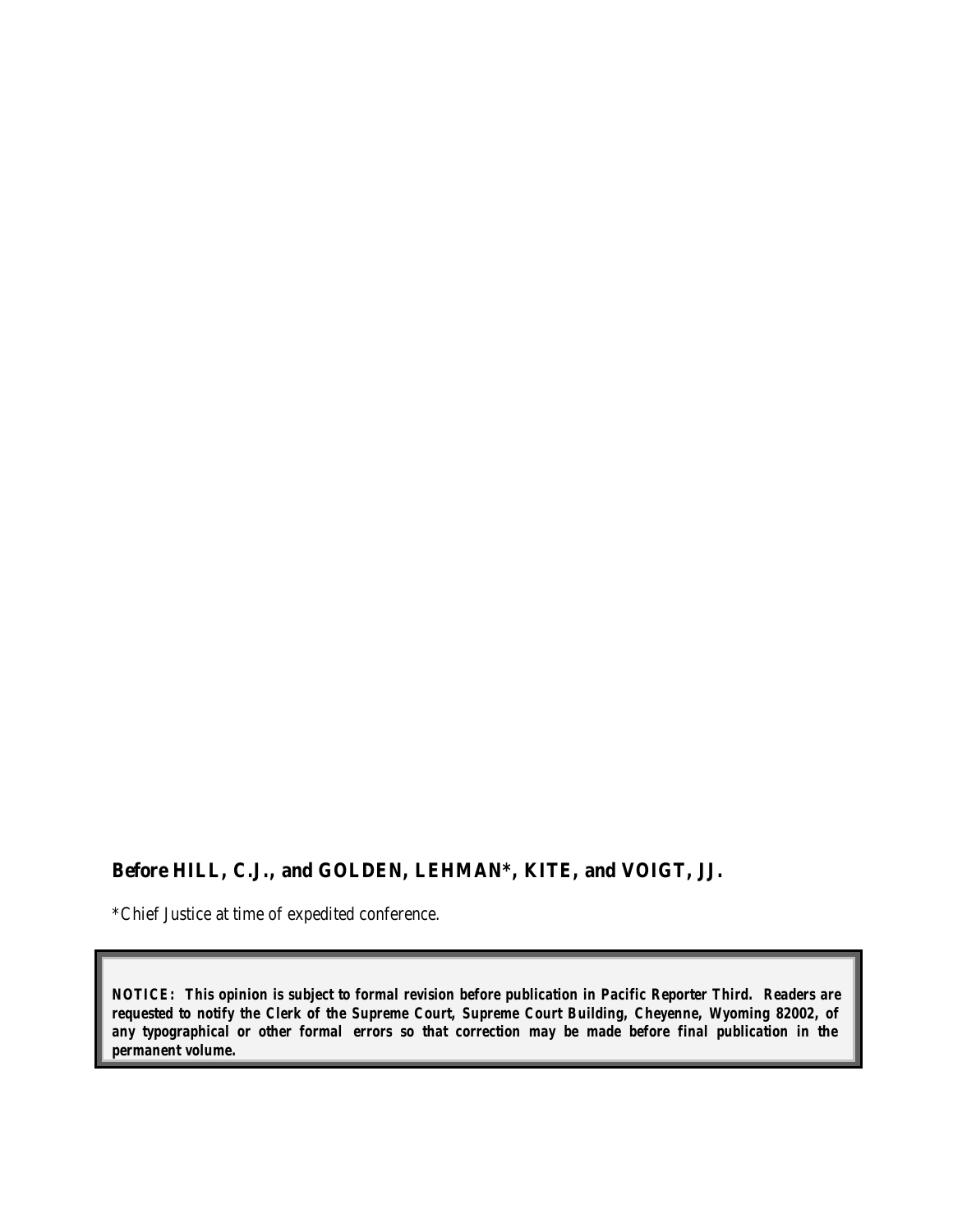### **HILL, Chief Justice.**

[1] Appellant JAG<sup>1</sup> seeks review of the district court's Judgment and Order which established his paternity of a child (the Child), awarded judgment for past child support to the date of the Child's birth, ordered future child support, and provided for visitation. The other parties to this appeal are WLC (a/k/a WLB and WLS), who we will refer to as Mother, and the State of Wyoming acting through the Department of Family Services, Child Support Enforcement, which we shall refer to as the State. JAG is appearing pro se. Mother did not participate in the appeal.

[¶2] We will affirm in part and reverse in part and remand to the district court for further proceedings consistent with this opinion. The district court's order establishing JAG to be father of the Child and awarding future support will be affirmed. That portion of the order directing the payment of retroactive support will be reversed.

### **ISSUES**

[¶3] JAG sets out these issues in his brief:

A. Did the court deny JAG his right to due process, by not excepting the applicable laws that should bar WLB, appellee, from attempting to recover arrearages by equitable estoppel and laches?

B. To preclude enforcement of some or all arrearages, the obligor must present evidence establishing full or part defense. Did the district court err by not allowing JAG the special rule of evidence to present 1987 court orders?

C. Did the court err in calculating the amount of child support due? Shouldn't the court consider all minor children who are in need of support?

D. Change of circumstances, requiring modification.

The State abbreviates the issues to these two matters:

<sup>1</sup> Proceedings in paternity matters are confidential. Wyo. Stat. Ann. § 14-2-117 (LexisNexis 2001). The foremost purpose of confidentiality is to protect the minor children involved from the stigma of public disclosure. The parents are afforded confidentiality also so as to safeguard the confidentiality intended most directly for the protection of the child.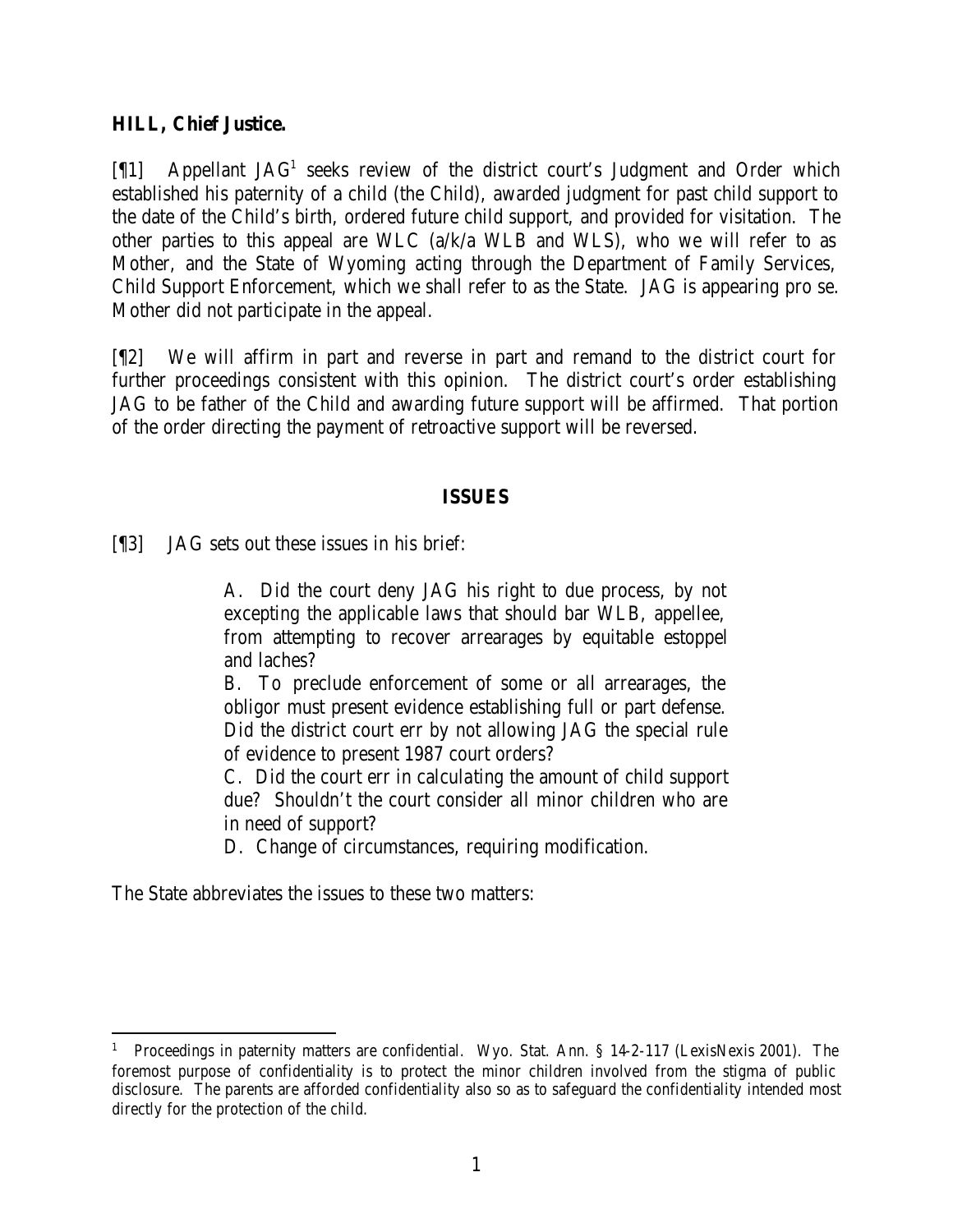I. Did the district court correctly determine paternity and order retroactive and future child support in the appropriate amount?

II. Does the doctrine of laches prohibit Child Support Enforcement's petition for paternity and child support in this case?

## **FACTS AND PROCEEDINGS BELOW**

[¶4] From the limited record available we are able to discern at least some of the factual background of this case. The Child who is the subject of these proceedings was born May 5, 1985. The Child is now over seventeen years of age. The Child was conceived in the state of Ohio in 1984. Mother moved to Wyoming not knowing she was pregnant. JAG has never resided in Wyoming and does not appear to have had any contact with the State of Wyoming other than his limited appearance in this lawsuit. In the years since 1985, JAG married and is the father of three young children.

[¶5] The State initiated its first attempt to establish JAG's paternity on August 25, 1986. That action was initiated under the Uniform Reciprocal Enforcement of Support Act. Wyo. Stat. Ann. §§ 20-4-101 –138 (Michie 1977 and Cum. Supp. 1986). In the record of that case, there appears a document denominated as "Testimony," wherein Mother indicated that JAG gave her a gift of \$50.00 in June of 1986. In addition, Mother indicated that JAG's mother sent the Child a birthday card. The information contained in this "Testimony" further indicated that JAG was aware that he was the father of the Child. Notice of that action was served on JAG, and all parties had JAG's address in Ohio. On September 4, 1987, an assistant district attorney in Natrona County filed a motion to dismiss the action, stating: "[T]he initiating party, Department of Public Assistance and Social Services, has terminated their case and requests dismissal of this action, and the matter is therefore not within the jurisdiction of the Court." The action was dismissed by the Wyoming district court on September 4, 1987. The matter was also dismissed by the Ohio Common Pleas Court on August 1, 1988, because "there has been no action on this matter by the State of Wyoming."

[¶6] On March 10, 1993, a virtually identical action was reinitiated by the State, although this second suit was filed under Wyo. Stat. Ann. §§ 20-6-101 –401 (Michie 1987 and Cum. Supp. 1992) and Wyo. Stat. Ann. §§ 14-2-101 –319 (Michie 1986 and Supp. 1992). By order entered on January 13, 1994, that action was dismissed for the asserted reason that the State was unable to secure service on JAG. JAG asserts in his brief that he was still residing in the same community and the failure of a process server to find him could not be attributed to him.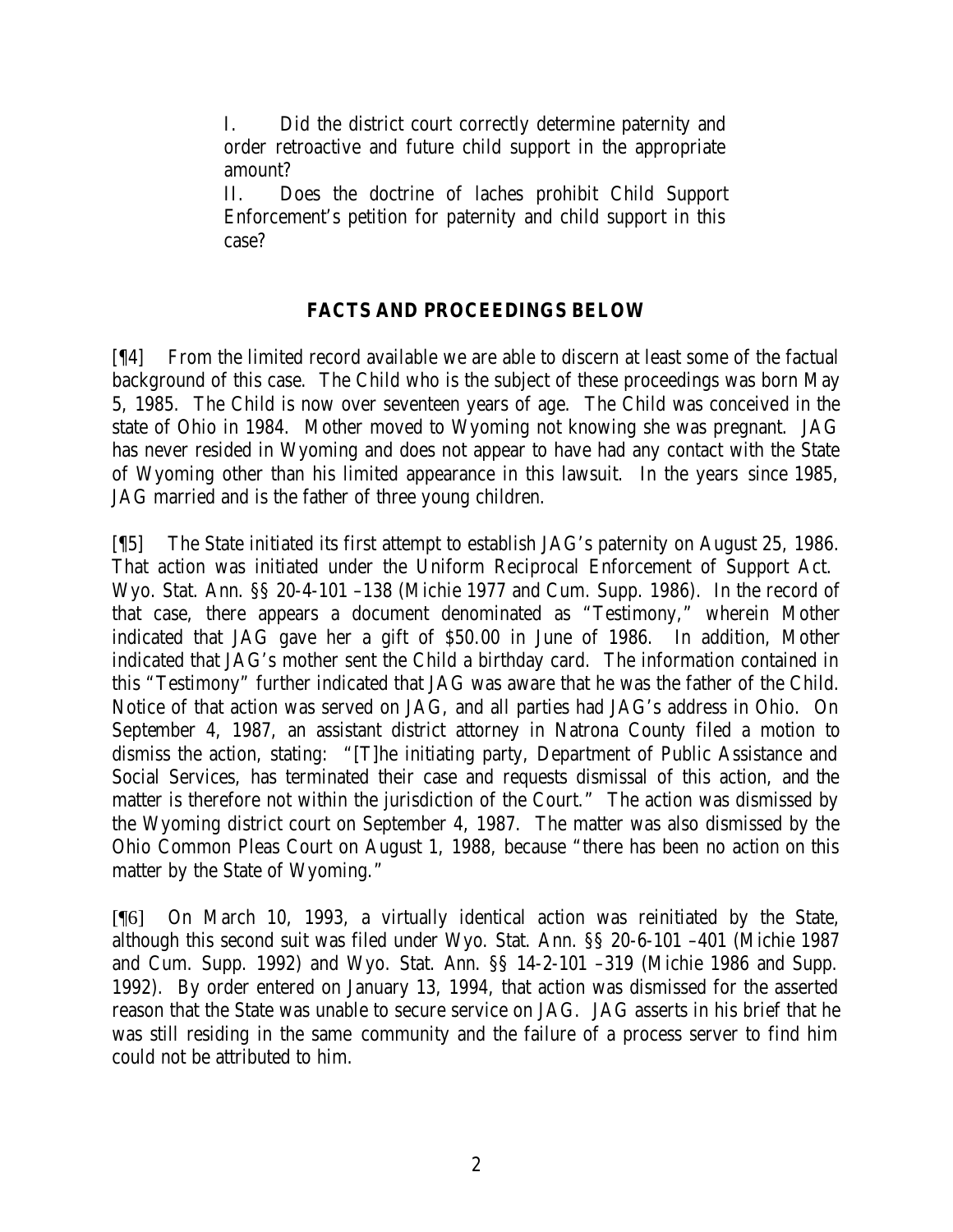[¶7] On April 22, 1998, a third petition to establish paternity and child support was filed in the district court. This petition relied on the same statutory grounds as the 1993 petition. On December 16, 1998, an untitled document mailed to the district court by JAG was filed. It contained this information:

> At this time, I [JAG], am denying that I am the paternal father to "minor child"…. I am requesting a genetic blood test. A DNA laboratory in the State of Ohio has been contacted regarding this matter.

> I am requesting for the convenience of the "Mother" … "minor child" … alleged "paternal father" …, that the DNA testing take place through this laboratory. The number is 1- 800-611-5728.

JAG filed no other papers in the form of an answer to the petition.

[¶8] On May 10, 2001, an informal paternity hearing was held but it was not reported. It appears to be uncontroverted that JAG participated in that hearing by telephone and without the assistance of counsel. In an order entered on May 16, 2001, the district court: Denied JAG's oral motion for continuance, determined that based upon paternity testing JAG was the father of Child, awarded custody of Child to Mother, ordered JAG to pay temporary child support of \$169.00 a month, ordered reasonable visitation in JAG, ordered the parties to submit financial affidavits within 30 days, and entered judgment in favor of the State in the amount of \$239.00 for filing and service fees and costs of genetic testing. On September 5, 2001, a final order was entered, and it contained the following provisions: JAG is the father of the Child, Mother awarded unassigned retroactive presumptive child support of \$30,152.60, and the State awarded assigned retroactive presumptive child support of \$2,705.40, as well as expenses of \$207.06, genetic testing costs of \$174.00, and service and filing fees of \$65.00, and JAG was ordered to pay future support. An income withholding order was issued by the clerk of district court requiring JAG's employer to withhold \$200.00 for support per month, and \$200.00 in arrears per month. There is no order of the district court setting the arrears payment at \$200.00 per month nor is there any indication in the record of how that \$200.00 is to be divided between the unassigned and assigned arrearages.

## **INTRODUCTION**

[¶9] We include a brief introduction so as to clarify two matters. First, JAG does not contest the jurisdiction of the district court over his person in this appeal, and he did not do so below. However, because the district court's *in personam* jurisdiction over JAG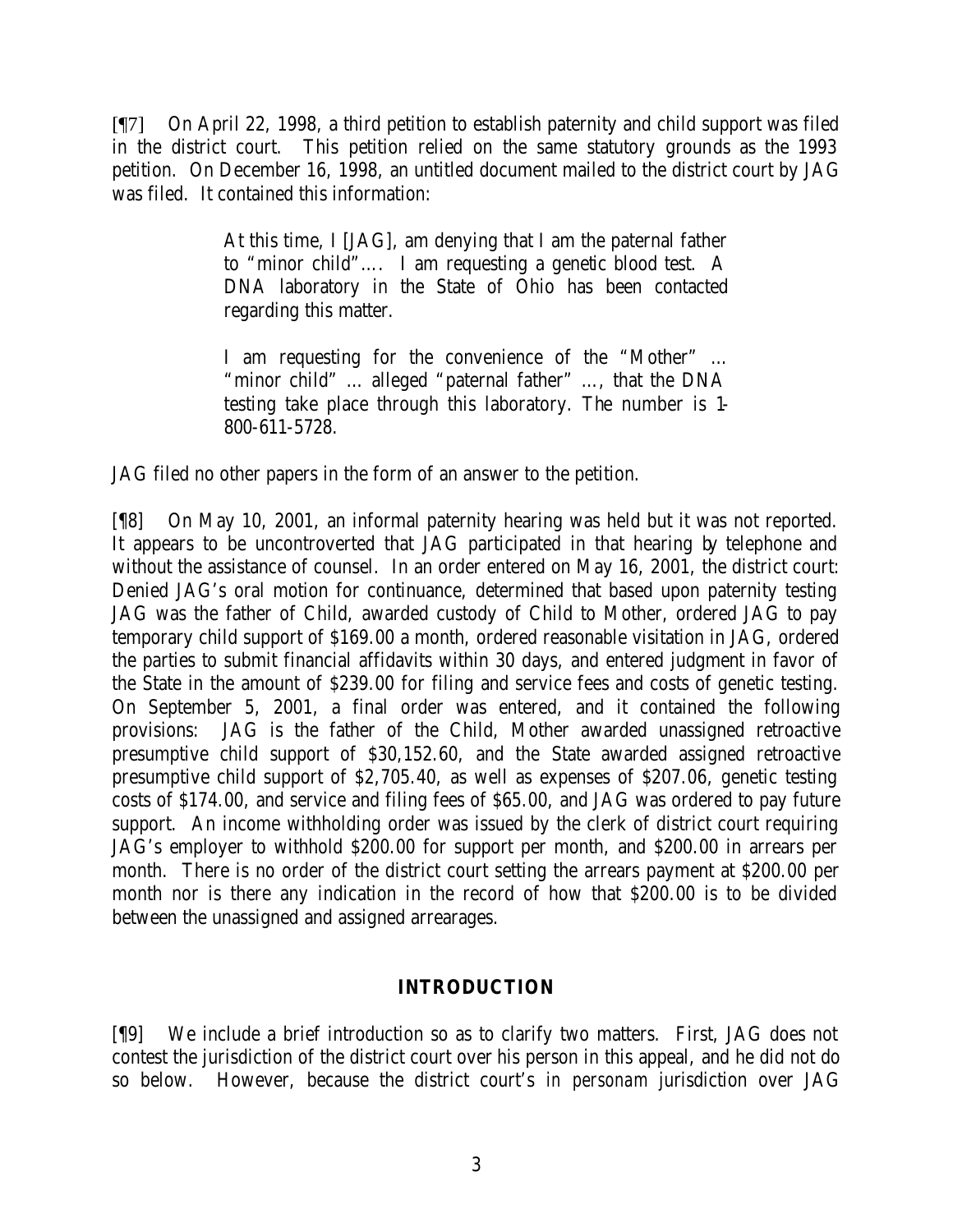appears to be in question, we find it prudent to resolve that issue both for clarity in this case, as well as for future cases which may have to tackle this same sort of circumstance.

[¶10] Second, we want to note that JAG does not challenge the finding of paternity or his obligation to pay child support until his son reaches the age of majority or is otherwise emancipated. (There is no evidence in the record that the Child is impaired and, therefore, eligible for support beyond his minority.) JAG only challenges the district court's decision to require him to pay the arrearages.

#### **JURISDICTION**

[¶11] The question of jurisdiction arises because JAG was not served in Wyoming nor did he have any contacts with Wyoming. The Child was not conceived in Wyoming. There was no basis for jurisdiction in Wyoming unless JAG agreed to it or blundered into it. As we shall conclude at the end of this section, he did blunder into it, but we think it prudent to discuss the matter in some detail because the question is a very close one, given: (1) The very limited "appearances" JAG made in the district court; (2) the fact that he was not represented by counsel; (3) that no record was made of the hearings; and (4) that Wyoming statutes contemplate that cases such as this one be prosecuted under Wyo. Stat. Ann. §§ 20-4-139 –194 (LexisNexis 2001) (Uniform Interstate Family Support Act which supplanted the Uniform Reciprocal Enforcement of Support Act which was the basis for the initial proceedings in this case).

[¶12] Wyo. Stat. Ann. § 20-4-142 (LexisNexis 2001) provides:

**§ 20-4-142. Basis for jurisdiction over nonresident.**

**(a) In a proceeding to establish, enforce, or modify a support order or to determine parentage, a tribunal of this state may exercise personal jurisdiction over a nonresident individual or the individual's guardian or conservator if**:

> (i) The individual is personally served with notice within the state;

> (ii) **The individual submits to the jurisdiction of this state by consent, by entering a general appearance, or by filing a responsive document having the effect of waiving any contest to personal jurisdiction**;

> (iii) The individual resided with the child in this state;

> (iv) The individual resided in this state and provided prenatal expenses or support for the child;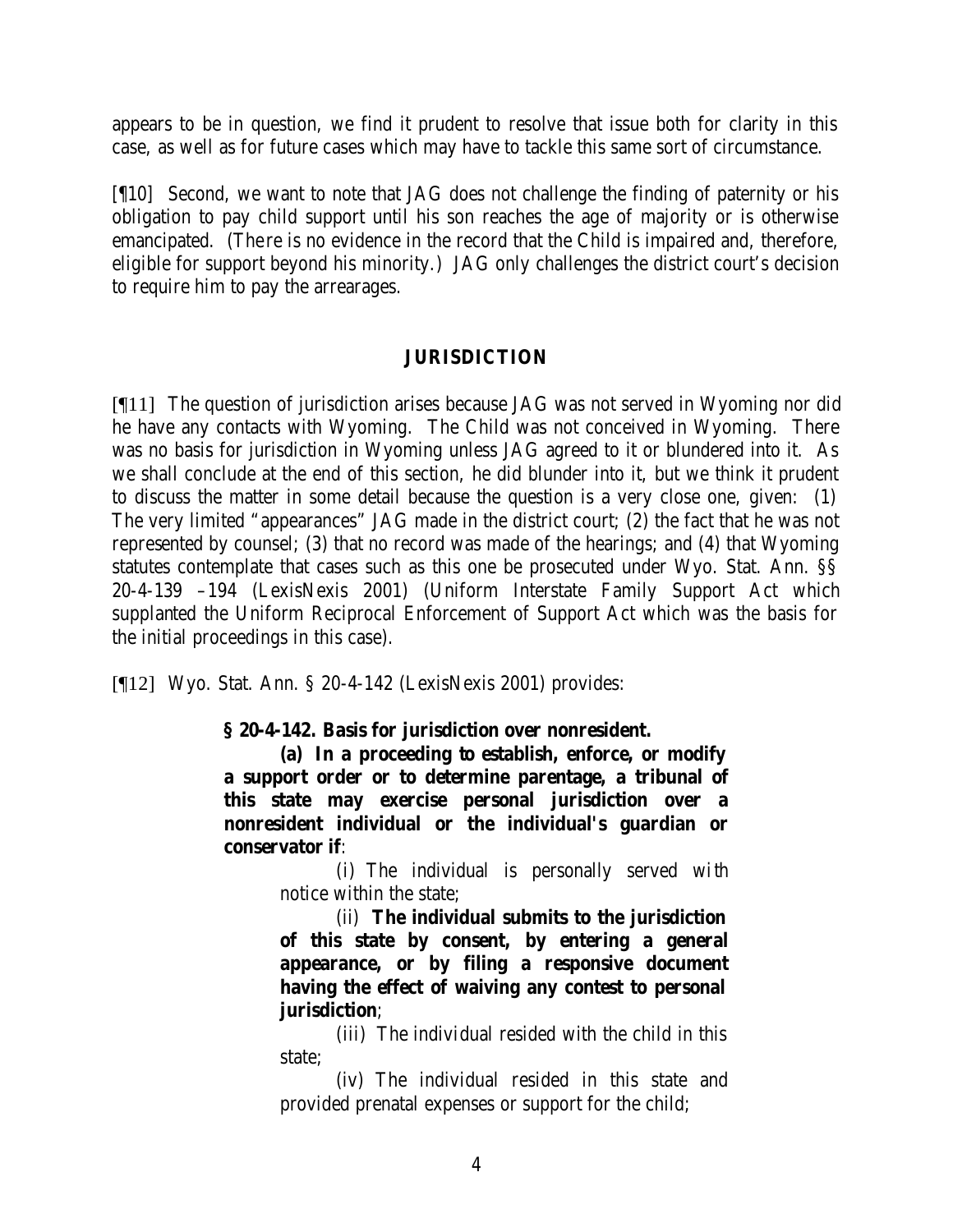(v) The child resides in this state as a result of the act or directives of the individual;

(vi) The individual engaged in sexual intercourse in this state and the child may have been conceived by that act of intercourse;

(vii) The individual asserted parentage in this state pursuant to W.S. 14-2-101 through 14-2-120;

(viii) There is any other basis consistent with the constitutions of this state and the United States for the exercise of personal jurisdiction.

(Emphasis added.)

[¶13] In order for a court to acquire jurisdiction over a defendant, that defendant must be properly served or must "voluntarily" appear. A judgment entered without the court having jurisdiction is null and void. A defendant may waive his right to challenge a court's jurisdiction. Such a challenge should be made at the defendant's soonest opportunity. Failure to timely broach the issue with the court may result in waiver of that defense. Most importantly for this case, where a defendant appears voluntarily, without questioning the court's personal jurisdiction, that appearance is the equivalent of proper service of process. *Matter of Adoption of MSVW*, 965 P.2d 1158, 1162 (Wyo. 1998); and *see Ostermiller v. Spurr*, 968 P.2d 940, 943 (Wyo. 1998) (consent to court's jurisdiction for one purpose may result in court's jurisdiction for any related purpose). We have held that a party will be deemed to have appeared in an action, even though no formal pleadings have been entered, when contacts between the parties clearly demonstrate an intent to defend. *Sanford v. Arjay Oil Company*, 686 P.2d 566, 571 (Wyo. 1984); *also see Hochhalter v. Great Western Enterprises*, 706 P.2d 666, 670-72 (Wyo. 1985).

[¶14] Very recently we provided this further summary of our review responsibilities under circumstances such as these:

> Our standard of review for jurisdictional issues, including sufficiency of process, should be familiar to every litigant. The Wyoming Supreme Court "has the inherent power, and the duty, to address jurisdictional defects on appeal even though they have not been called to our attention by a litigant." *Robbins v. South Cheyenne Water and Sewage Dist.*, 792 P.2d 1380, 1384 (Wyo.1990). "The first and fundamental question on every appeal is that of jurisdiction; this question cannot be waived; it is open for consideration by the reviewing court whenever it is raised by any party, or it may be raised by the court of its own motion." *Gardner v. Walker*, 373 P.2d 598, 599 (Wyo.1962). When a lower court acts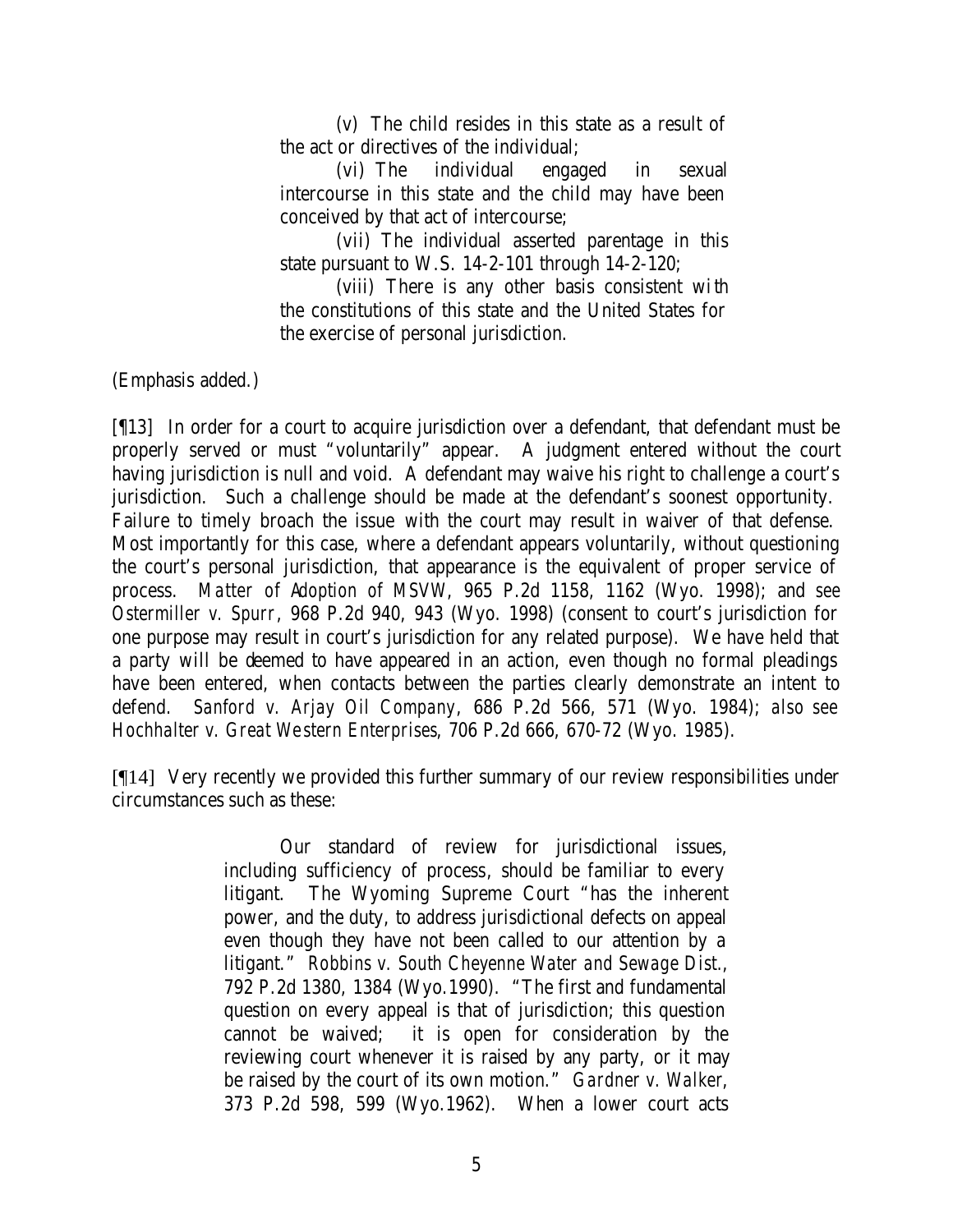without jurisdiction, this court will notice the defect and have jurisdiction on appeal, not on the merits, but merely for the purpose of correcting the error of the lower court in maintaining the suit. *United States v. Corrick*, 298 U.S. 435, 440, 56 S.Ct. 829, 832, 80 L.Ed. 1263, reh'g denied 298 U.S. 692, 56 S.Ct. 951, 80 L.Ed. 1410 (1936).

*Gookin v. State Farm Fire and Cas. Ins. Co.*, 826 P.2d 229, 232 (Wyo.1992). Service of process must strictly comply with the requirements set forth in W.R.C.P. 4. *MN v. CS*, 908 P.2d 414, 415 (Wyo.1995). Proper service of process is a necessary condition precedent to the acquisition of personal jurisdiction under the Wyoming and federal Constitutions. Wyo. Const. art. 1, § 6; U.S. Const. amend. XIV, § 1; *Gookin*, 826 P.2d at 232.

*CRB v. State, Department. of Family Services*, 974 P.2d 931, 934 (Wyo. 1999).

[¶15] In this case, JAG was served with process in Ohio. He filed a written response denying paternity. He was given notice of the hearing and he appeared, albeit by telephone. On this basis, we conclude that the district court did have jurisdiction to decide all issues relevant to the paternity proceedings, including all issues regarding child support and arrearages.

#### **ARREARAGES**

#### **Standard of Review**

[¶16] We have had occasion to visit a very similar issue recently. In *Whitt v. State ex rel. Wright*, 2001 WY 128, ¶¶ 10-15, 36 P.2d 617, ¶¶ 10-15 (Wyo. 2001), we held:

> [¶10] This Court has consistently held that Wyo. Stat. Ann. § 14-2-204(d) does not refer to expenses actually incurred, but rather is much broader. The State brought this case in the name of the children. Thus, the focus is not on the amount assigned to the State, but rather on the amount the appellant owes to his children. In *Holtz v. State ex rel. Houston*, 847 P.2d 972, 977 (Wyo.1993), we stated:

It seems reasonably clear that the statutes contemplate provisions in the judgment for more than recovery of "expenses incurred." (In this case, AFDC funds.) ...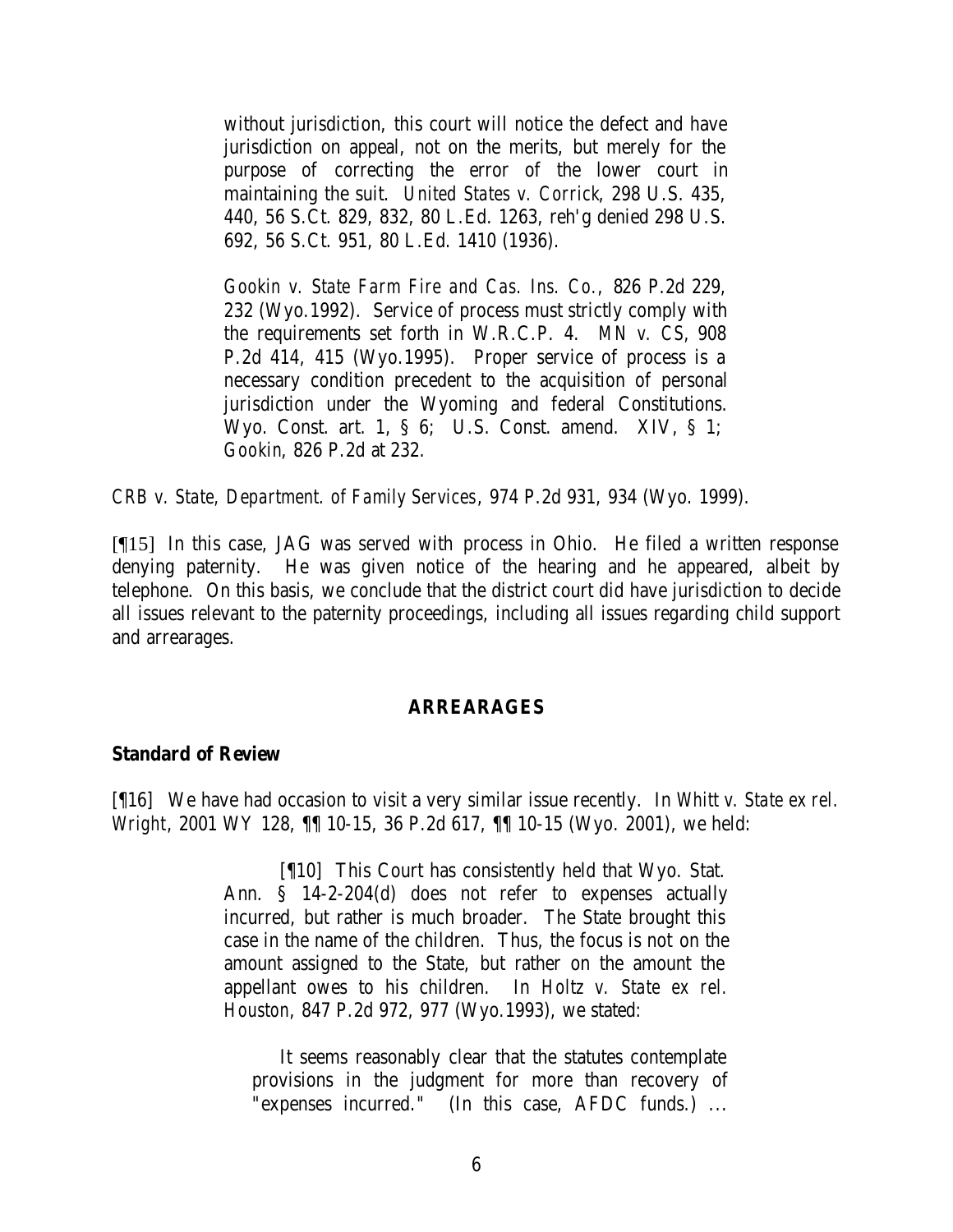Likewise, there is not a provision that limits the state (if it is the petitioner) to expenses incurred.

Further, in *Thomas v. Thomas*, 983 P.2d 717, 720 (Wyo.1999), this Court stated:

The language of the statute leads to the clear inference that the legislature intended and recognized that child support would be collected retroactively in cases where a parent has abandoned a child and refused to participate in the support of the child.

Thus, the appellant owes his children reasonable support from the date of their birth. This brings us to the key issue in this case.

#### **BACK CHILD SUPPORT**

[¶11] The appellant's primary contention is that the State did not meet its burden of proof that he owed back child support in the amount of \$18,322.65. Again, the appellant acknowledges his parental obligations and that they relate back to the date of birth of his children. He argues, however, that the back child support amount of \$18,322.65 is unsupported by the evidence.

[¶12] While the findings of a trial judge concerning conclusions of law and disposition of the issues are presumptively correct, the appellate court may examine all of the properly admissible evidence in the record. *Shores v. Lindsey*, 591 P.2d 895, 899 (Wyo.1979). Because this Court does not weigh the evidence de novo, findings may not be set aside because we would have reached a different result. *Id*. On appeal, findings of fact are not set aside unless they are clearly erroneous. *Id*. " 'A finding is "clearly erroneous" when although there is evidence to support it, the reviewing court on the entire evidence is left with the definite and firm conviction that a mistake has been committed.' " *Cross v. Berg Lumber Co.*, 7 P.3d 922, 928 (Wyo.2000) (*quoting Hopper v. All Pet Animal Clinic, Inc.*, 861 P.2d 531, 538-39 (Wyo.1993)). The appellant bears the burden of persuading the appellate court that a finding is erroneous. *Cross*, 7 P.3d at 928 (*quoting Hopper*, 861 P.2d at 538-39).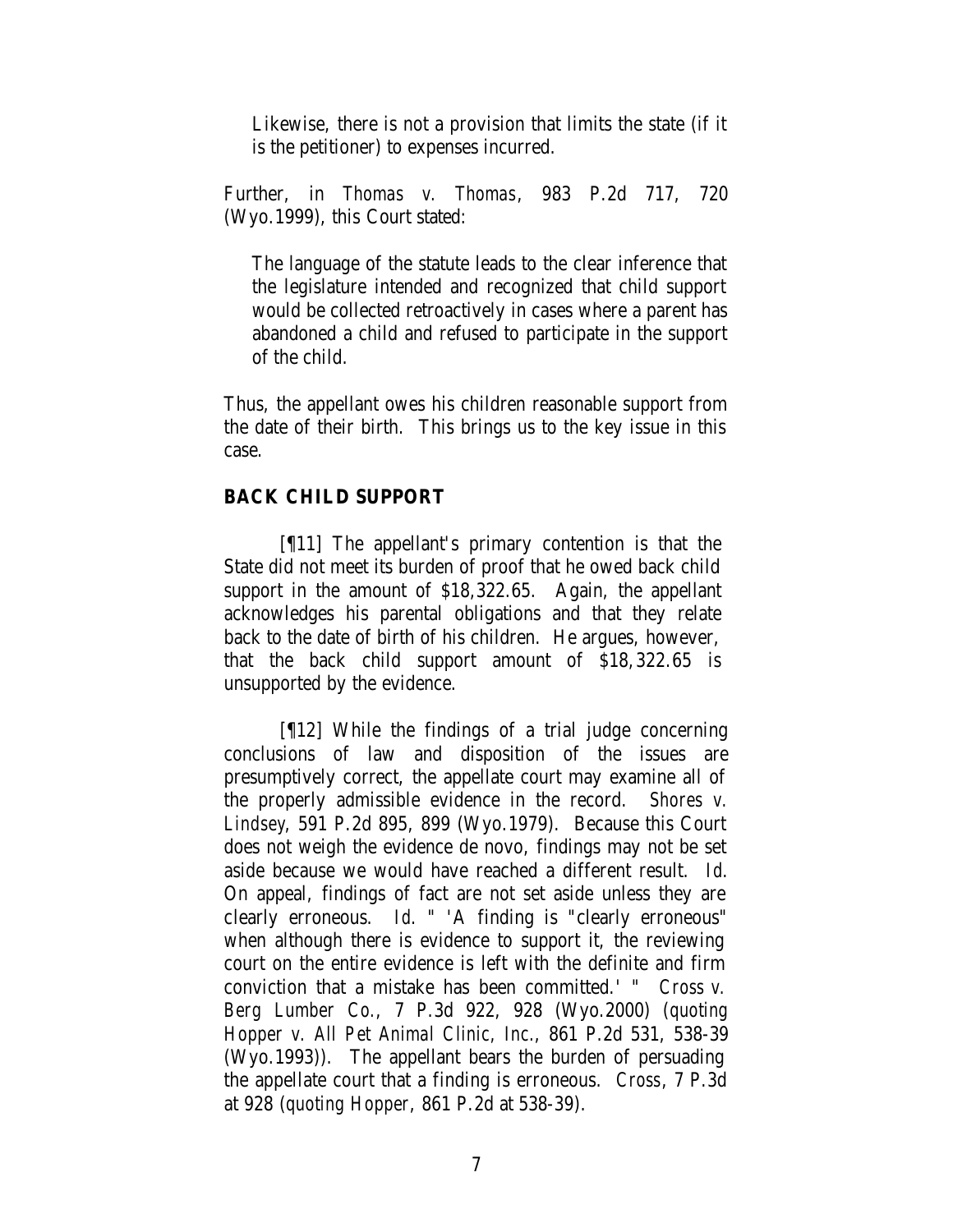[¶13] At the end of the June 8, 2000, hearing, the DFS attorney informed the district court that he could at that time provide to the appellant's attorney "an AFDH which shows the AFDC, what we used to call Aid for Dependent Children, paid to the mother." He was ordered to do so and complied. The district court then ordered counsel to prepare and submit their income and child support calculations, and a final hearing was scheduled. DFS's calculations with attachments and appellant's calculations and exhibits are both in the record.

[¶14] In establishing the amount of back child support owed, the State attempted to determine the income of both parents for previous years and then applied the current child support guidelines to establish the amount of support owed. Neither parent could give complete and accurate information regarding income for the previous years for which child support was owed. The State imputed income to the parents for the time periods for which they could not supply accurate and complete information.

[¶15] Unfortunately, the record does not disclose any factual basis for the amount of income imputed by the State. For instance, while a hearing was held, no questions were asked of Wright regarding her prior employment history. Certain periods of imputed income for Wright seem to represent minimum wage for a forty-hour work week. There simply is no factual basis to support that such imputed income was reasonable for Wright over the time periods at issue. Thus, we are compelled to remand this case to the district court for an evidentiary hearing so the State can establish a factual basis for its computations.

[¶17] In this case we have even less information than was available in the *Whitt* case. Wyoming statutes require that an evidentiary record be made in the course of establishing child support:

## **§ 20-2-308. Financial affidavits required; financial reporting.**

(a) No order establishing or modifying a child support obligation shall be entered unless financial affidavits on a form approved by the Wyoming supreme court which fully discloses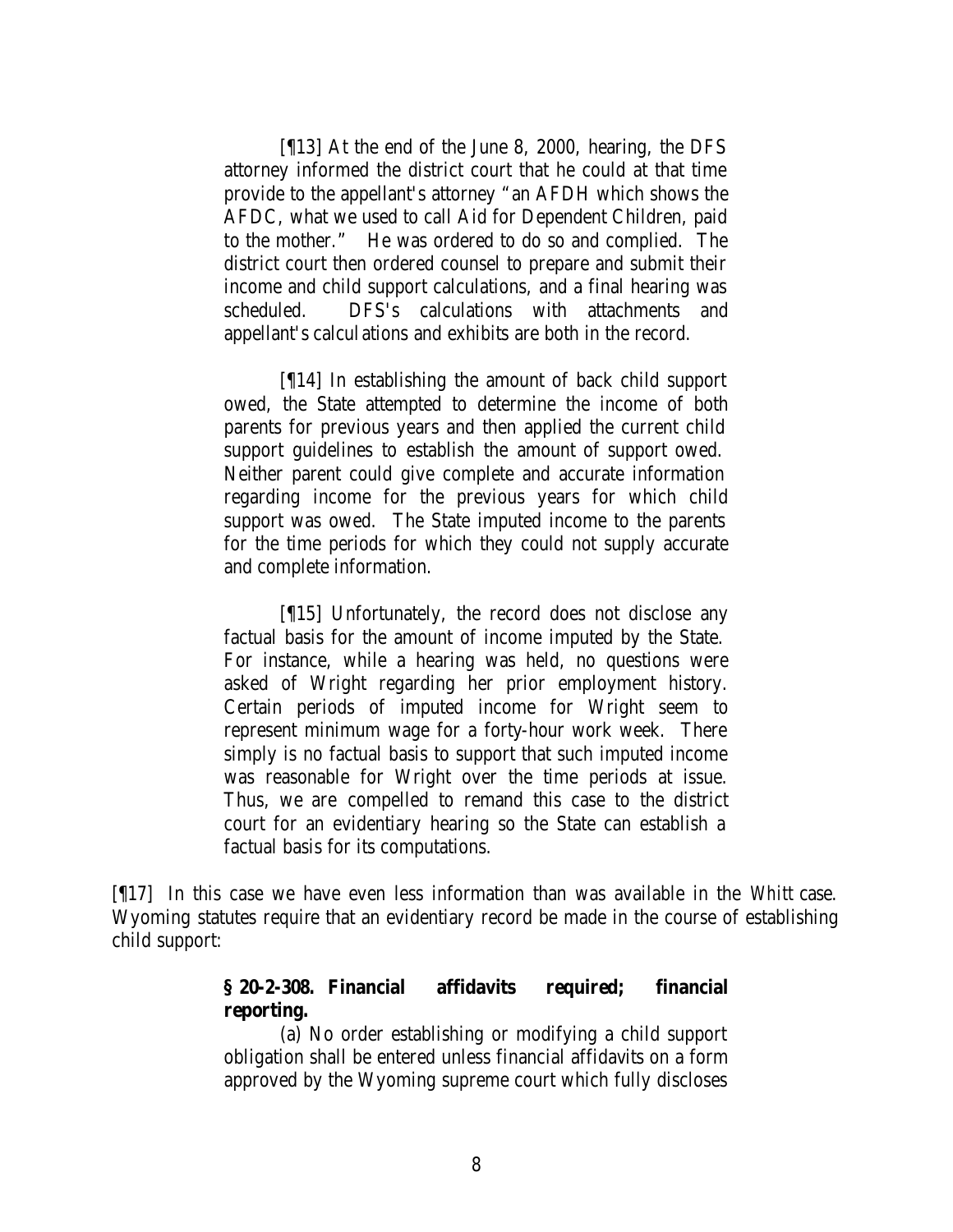the financial status of the parties have been filed, or the court has held a hearing and testimony has been received.

(b) Financial affidavits of the parties shall be supported with documentation of both current and past earnings. Suitable documentation of current earnings includes but is not limited to pay stubs, employer statements, or receipts and expenses if self-employed. Documentation of current earnings shall be supplemented with copies of the most recent tax return to provide verification of earnings over a longer period.

(c) The court may require, or the parents may agree, to exchange financial and other appropriate information once a year or less often, by regular mail, for the purpose of analyzing the propriety of modification of court ordered child support.

Wyo. Stat. Ann. § 20-2-308 (LexisNexis 2001).

[¶18] In so holding, we deem it prudent to note that JAG had some responsibility to provide information to the district court so that the child support issues could be resolved. However, the district court must ensure that proceedings to establish paternity are reported, so that a transcript of those proceedings will be available in the event of an appeal. This is so whether or not the noncustodial parent is represented by counsel, but *a fortiori* where counsel does not represent the noncustodial parent. We are not faced with a situation where a noncustodial parent refused to cooperate in the child support calculation process, thus making the development of a coherent record impossible. Rather, we view these proceedings as a failure of the district court and the State to be attentive to the need for a record suitable for the purpose of meaningful review on appeal. Thus, we are compelled to remand this case to the district court for an evidentiary hearing so that an adequate factual record can be made with respect to arrearages.<sup>2</sup>

(a) Repealed by Laws 1993, ch. 198, § 2.

Wyo. Stat. Ann. § 14-2-116 (LexisNexis 2001).

 Although JAG did not ask that a court reporter be present for proceedings in this paternity case, this statute requires that such proceedings be reported. If the proceedings are not reported, then it becomes an impossibility for "a party" to make such a request for the appeal, if there is one. Clearly, this statute is a legislative decision that paternity proceedings are too important to be decided on anything less than a complete record. Our decisions have also demonstrated a strong preference for complete records in cases

 $2\;\;$  In this regard we also direct the parties', as well as the district court's, attention to this statute:

**<sup>§ 14-2-116.</sup> Free transcript for appeal.**

<sup>(</sup>b) If a party is financially unable to pay the cost of a transcript, the court shall furnish on request a transcript for purposes of appeal.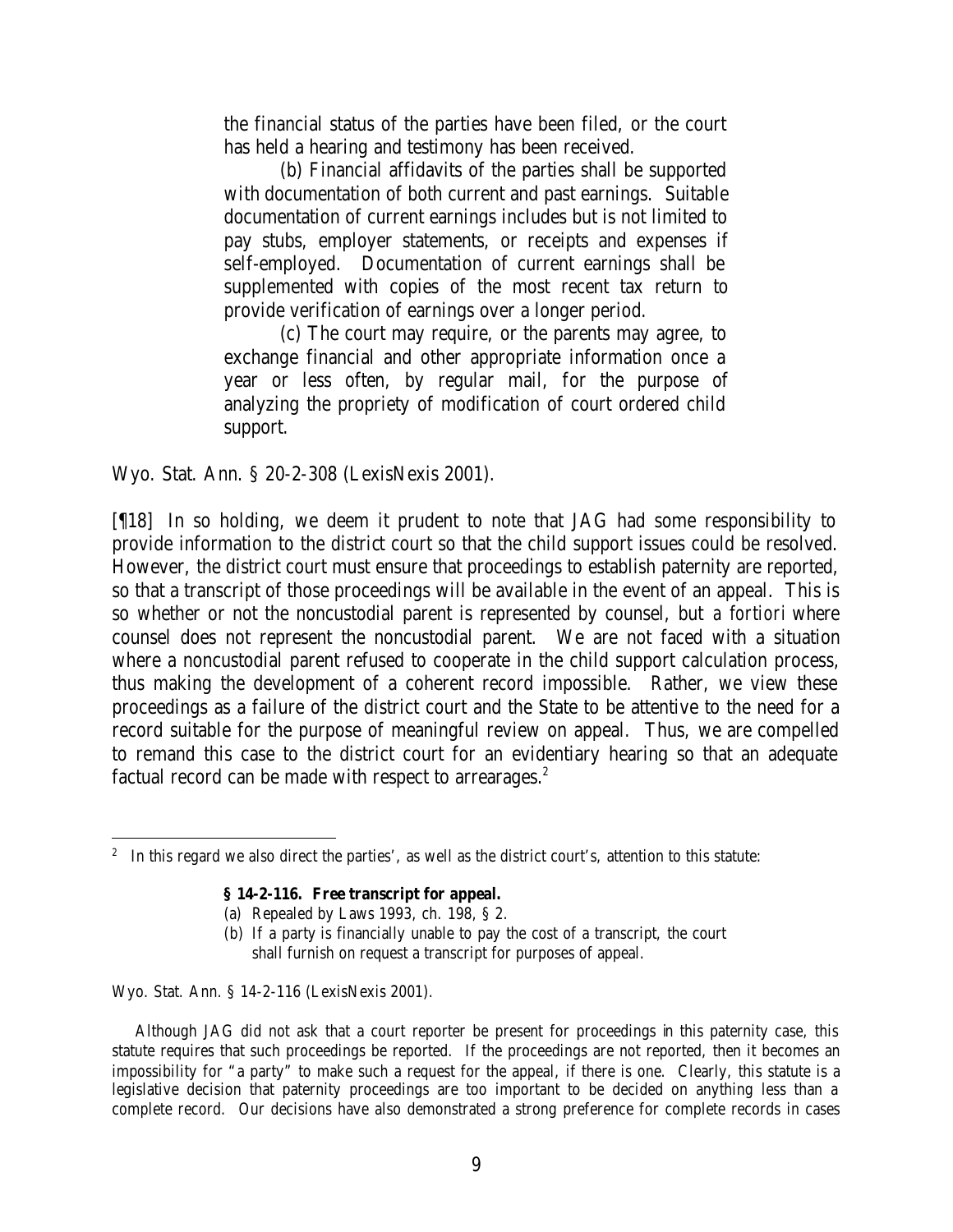## **LACHES, EQUITABLE ESTOPPEL, ETC.**

[¶19] JAG contends that the district court erred in not denying Mother's and State's claims for child support arrearages on the basis of laches and equitable estoppel, as well as other related theories. JAG's argument is that although Mother filed suit in 1986 seeking a declaration of his paternity, the dismissal of that action should relieve him of the "notice" of paternity it might otherwise have implied. In addition, the action was not finally seen through to a finish until September 5, 2001. The State defends against this assertion by noting that JAG did not raise it below and contending that it cannot be considered on appeal. The State also contends that our precedents establish that child support is not subject to any form of waiver.

[¶20] Because this case must be remanded for further proceedings to make a record, and because the dilatoriness of the State and Mother is a factor in the child support equation in this case, we will respond briefly to this issue. The State contends that the delay was caused because the State was unable to locate JAG. JAG contends that he was always at a location known to Mother and State, and that the failure to obtain service cannot be attributed to him, and the record bears out JAG's position. JAG contends that the real reason for the dismissals is that Mother married on two occasions and asked that the earlier petitions be dismissed so as not to "stress" those relationships with the paternity action. We have held that laches does not apply to an action to recover adjudicated child support arrearages. *Hammond v. Hammond*, 14 P.3d 199, 201-3 (Wyo. 2000); *Hollingshead v. Hollingshead*, 942 P.2d 1104, 1106-8 (Wyo. 1997); *also see Whitt*, 36 P.3d at 622-23 (collecting cases). We have held that laches cannot bar a separate paternity action by a child. *Matter of Paternity of SDM*, 882 P.2d 1217, 1220-25 (Wyo. 1994). In this case, paternity and child support were not adjudicated until September of 2001, when the Child was sixteen years of age. In a case with somewhat similar facts we held that it was not an abuse of discretion for a district court to award \$50.00 a month in back child support retroactive to the date of the child's birth. *Ellison v. Walter ex rel. Walter*, 834 P.2d 680, 683-85 (Wyo. 1992).

[¶21] This subject is exhaustively annotated at: Jeffery W. Santema, *Liability of Father for Retroactive Child Support on Judicial Determination of Paternity*, 87 A.L.R.5th 361 (2001). Our case law to date has not dealt with the many variables that may occur in paternity actions with respect to retroactive support. With the information provided by the cited annotation, and the cases cited therein, district courts and parties will be guided in the resolution of such questions as they arise. *Also see In re Paternity of IC*, 971 P.2d 603, 608 (Wyo. 1999) (within district court's discretion to limit retroactive support where legitimate basis exists to do so); *Hasty v. Hasty*, 828 P.2d 94, 98-100 (Wyo. 1992)

such as this. In a proceeding to establish paternity, the proceedings with respect to child support are to be conducted pursuant to Title 20. Wyo. Stat. Ann. § 14-2-113(d) (LexisNexis 2001).